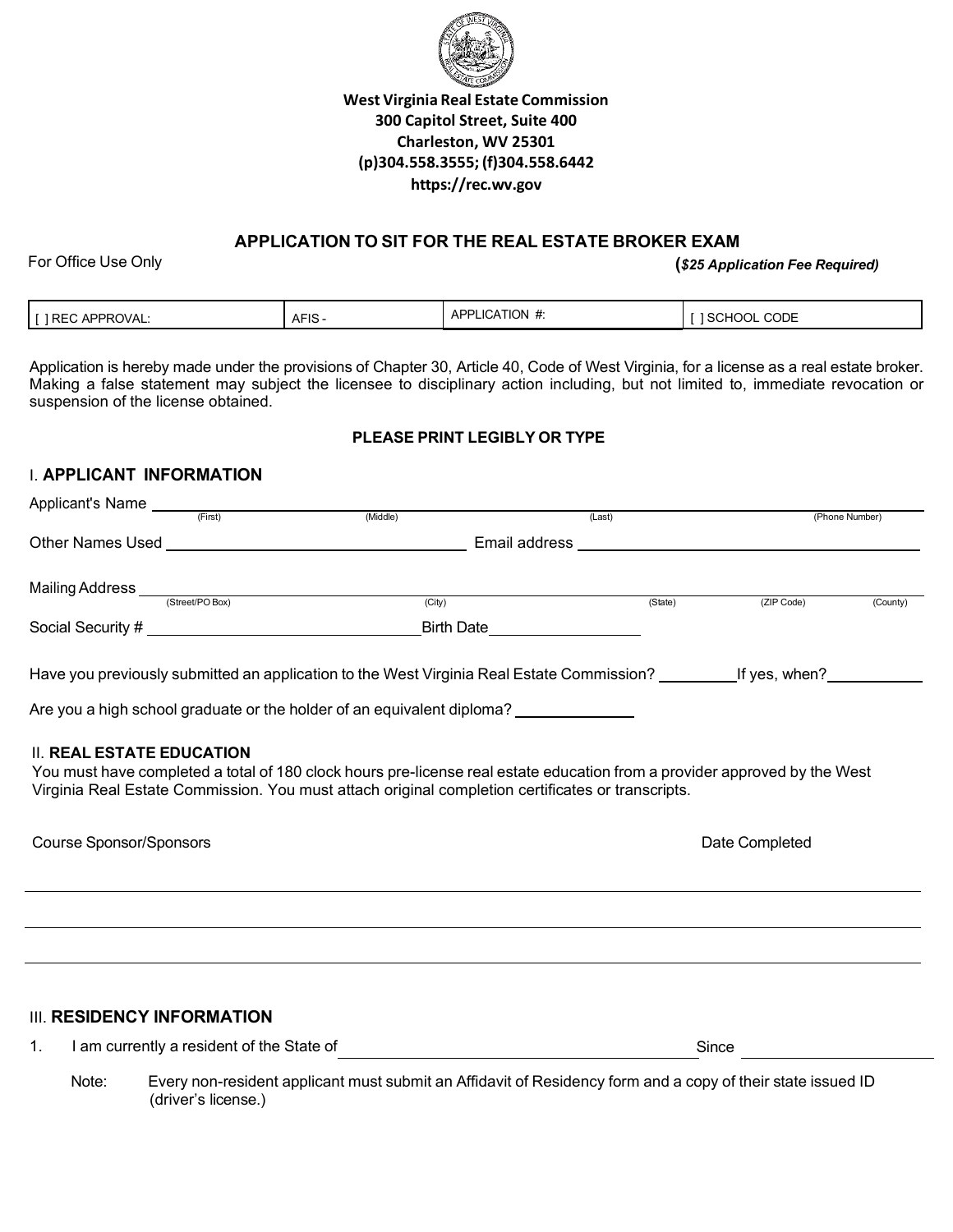2. Do you currently hold, or have held a real estate license in another state? Please list.

Note: You must enclose an *original* "Certification of Licensure" from each jurisdiction in which you currently hold, or have held, a real estate license. Certifications are obtained f rom the Real Estate Commission of the particular jurisdiction and are not a copy of your license. Certifications must be dated within 60 days of the date this application is submitted.

#### IV. **OTHER**

|                  |                                                                                                                                                                                                                                                      | <b>YES</b> | NΟ |
|------------------|------------------------------------------------------------------------------------------------------------------------------------------------------------------------------------------------------------------------------------------------------|------------|----|
| 1.               | Have you ever had a real estate license, or any other professional license refused, suspended or revoked,<br>or had any other form of disciplinary action taken against you in this or any other jurisdiction?<br>(If yes, attach complete details.) |            |    |
| 2.               | Has any complaint been filed against you with the West Virginia Real Estate Commission or a Real Estate<br>Commission of any other jurisdiction within the last five years? (If yes, attach complete details.)                                       |            |    |
| 3.               | Are you now a party, either as complainant, plaintiff or defendant, in any litigation involving real estate?<br>(If yes, attach complete details.)                                                                                                   |            |    |
| $\overline{4}$ . | Have you ever been convicted of any criminal offense, or is there any criminal charge now pending<br>against you or any member or officer of your partnership, association or corporation? (If yes, attach<br>complete details.)                     |            |    |
| 5.               | Do you agree to conduct all business in a strictly legitimate and ethical manner?                                                                                                                                                                    |            |    |
| 6.               | Is the initial license obtained by taking the pre-license course and licensing exam in your state of<br>residency current?                                                                                                                           |            |    |
| 7 <sub>1</sub>   | Have you completed your criminal background check? Your application to sit for the exam can't<br>be processed until the criminal background check is received by the Commission.                                                                     |            |    |

#### **AFFIDAVIT**

I, the applicant, being duly sworn, depose and say that I am the applicant above named, that I have read the foregoing application and the answers thereon, and that such answers, to the best of my knowledge and belief are true and correct, and I personally attach my signature to this affidavit.

Signature of Applicant STATE OF COUNTY OF Taken, subscribed and sworn before me this day of the state of the state of the state of the state of the state of the state of the state of the state of the state of the state of the state of the state of the state of the My commission expires:

Notary Public